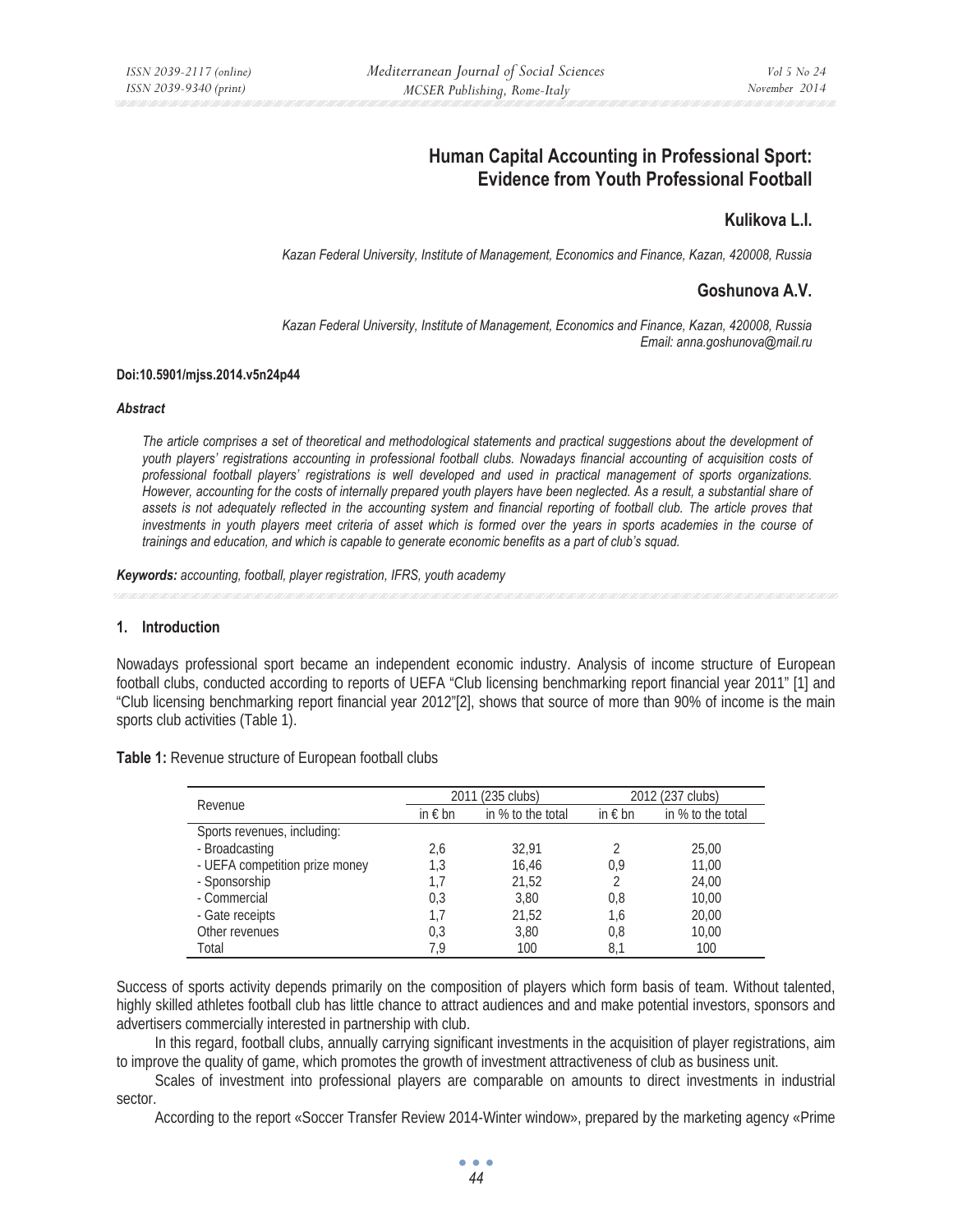Time Sport» in February 2014, at the end of winter transfer window in the season 2012/2013 the total volume of players' transfers from one club to another made by football clubs of five leading Football Associations in Europe (England, Spain, Italy, Germany, France) was estimated at  $\epsilon$  290 million [3]. The volume of transactions in the summer transfer window at the same season reached a record volume, having increased compared with the previous period by 40% and amounted to  $\in$  2,1 billion. (Figure 1).



**Fig 1.** Transfer costs of football clubs from five leading Football Associations (France, Germany, Great Britain, Italy and Spain) in summer and winter transfer window.

Thus, it is obvious that investments in players' registrations are considered as a source of economic benefits which is able to generate cash flow to the sports organization in future.

### **2. Accounting for Player Registrations in Professional Football**

Nowadays extensive practice of capitalization of costs on players' registration acquisition as asset with the subsequent reflection in the financial reporting as a part of intangible assets of football clubs is already created.

Analysis of foreign experience has shown that most European football clubs capitalize acquisition costs of players' registrations as intangible assets and reflect them in financial statements. According to the report of UEFA "Club licensing benchmarking report financial year 2010", which characterizes the activity of 665 European football clubs from top divisions, 60% of European clubs consider costs of players' registrations acquisition as assets and recognize them in the balance sheet [4].

In Great Britain historically costs of purchased players' registrations on terms of transfer contract were considered as current expenses and reflected in profit and loss account. This approach was justified by uncertainty concerning, whether keeping of players registration gave to the club sufficient control over future benefits from the conclusion of the transfer contract [5].

The first club adopted an alternative accounting policy was FC "Tottenham Hotspur". In financial report for the year ended 31 May 1989 it recorded the cost of players' registrations as intangible assets on the balance sheet [6].

Already 18 English clubs applied accounting policy on capitalization of purchased costs of players' registrations as intangible assets by the middle of the 1990th. Book value of such assets consisted of historical acquisition costs minus accumulated depreciation charged during the period of the labor contract signed with football player.

Introduction of national accounting standard FRS 10 'Intangible assets and a goodwill' in December, 1997 significantly changed further accounting practice of English football clubs, demanding from them to follow accounting policy on capitalization of costs of players' registrations as intangible assets and their subsequent depreciation during the period of the labor contract signed with football player [7].

The legal framework regulating Italian professional sport is set out in Law # 91 of 1981, mentioning the main aspects of financial accounting, taxation and financial activities [8].

The position of the Italian legislators is not fundamentally different from the global practice. Costs of acquiring player registrations are to be recognized as intangible assets, be amortized over the length of player's contract and be reflected as assets on balance sheet [8].

Football clubs "Lazio", "Milan", "Napoli", "Roma", "Juventus", as well as many other Italian football clubs, prepare financial statements on the base of IFRS. According to club's accounting policy costs of purchased players' registrations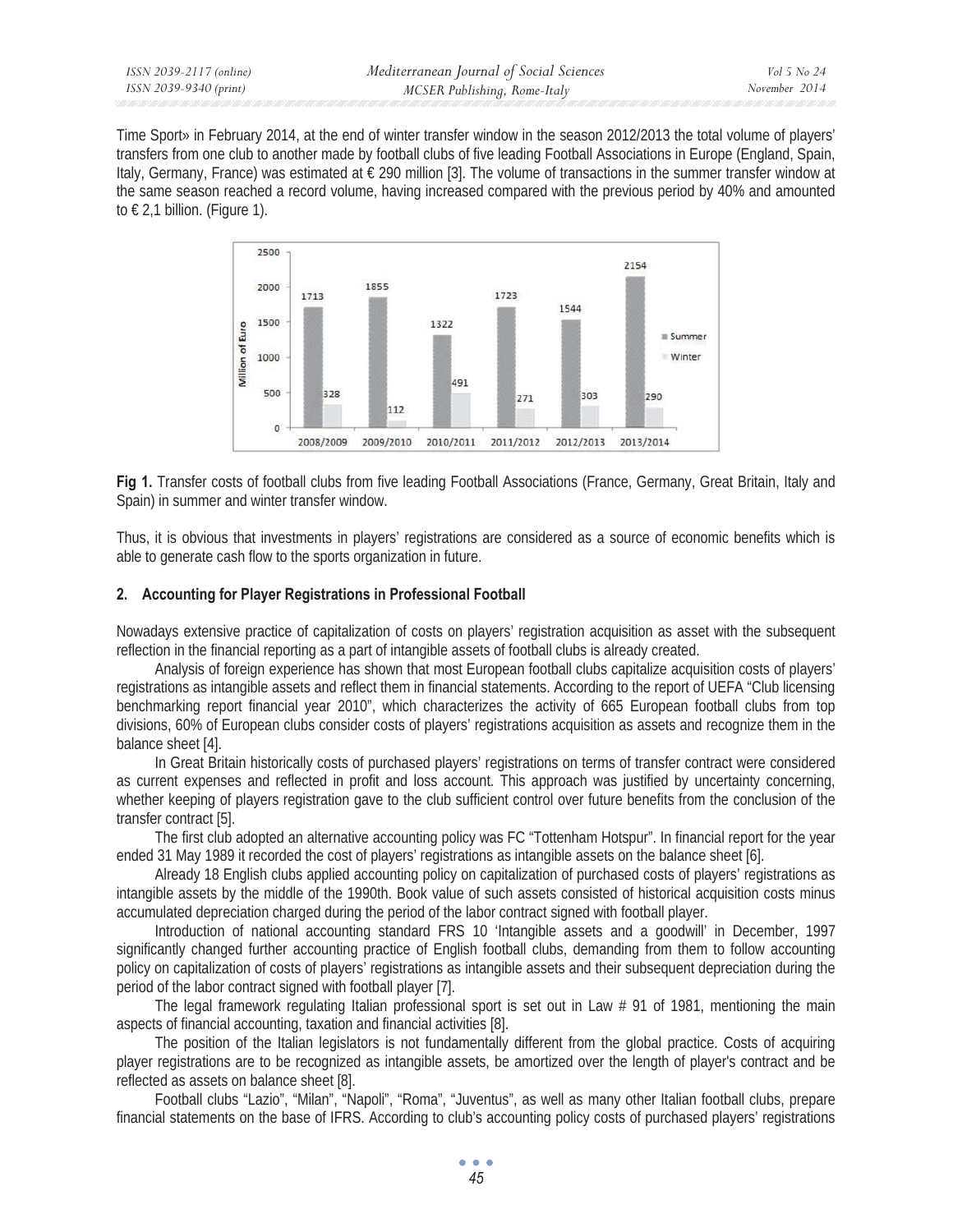are considered as intangible assets with the certain useful life equal to the length of player's contract with club. Initial value of asset is based on historical costs. Depreciation of such intangible asset is charged by linear method during the length of the contract. Besides, according to the accounting policy in case of long impairment of the rights on player's registration book value is reflected in balance sheet taking into account an impairment loss.

Spain is now moving towards convergence of national accounting standards with IFRS, although it is carried very selectively. The ultimate goal of reform of the Spanish accounting is not total introduction of IAS and IFRS, but rather the adaptation of existing Spanish GAAP. Such adaptations will be ensured by the inclusion of the principles of accounting, which are set by IFRS on a mandatory basis, and where there are discrepancies with IFRS - the choice of the principles which are considered as the most reasonable taking into account Spanish legislative [9].

Long before the beginning of reform of the Spanish accounting system industrial accounting standards were developed for companies of such industries, as construction real estate; sports (sports federations, sports corporations); health care; power industry; wine industry; insurance etc.

Reform of the Spanish accounting requires a revision of the existing industrial standards in order to adapt them to the new accounting principles.

However, no changes still have been made, so that these standards remain in force [9].

Based on the standard for sports corporations, football clubs "Barcelona" and "Real Madrid" capitalize costs on acquisition of players' registrations and other similar payments as intangible assets and amortization them by linear method during the length of contract signed with player. The costs connected with prolongation of the contract, are capitalized in case of asset improvement (which is understood as prolongation of contract length, increase in compensation in case of termination of the contract) and are amortized during the length of new contract. In case of early termination of the contract residual cost is written off.

Thus, world experience shows that nowadays financial accounting of acquisition costs of professional football players' registrations is well developed and used in practical management of sports organizations. Such accounting practice was developed for long years. However, accounting for the costs of internally prepared youth players have been neglected. As a result, a substantial share of assets is not adequately reflected in the accounting system and financial reporting of football club.

#### **3. Development of Youth Players Registrations' Accounting Policy**

Results of the last Champions League and the World Cup in Brazil in 2014 showed that Germany is deservedly considered as one of the leaders in world football. These achievements are in many respects obliged to the system of training of young athletes which was established in Germany for the purpose of promotion of youth football.

High quality game of the German football players was formed over the years on the base of well organized system of preparation of football players.

After the failure at Euro 2000 German Football Association conducted an analysis of the state of football in the country and concluded that the best German football schools were at the most successful clubs like "Bavaria", "Borussia" and some others. But these schools were not able to fulfill needs in players of whole national football league.

Schools in less elite clubs can't prepare many strong players. Therefore, it is impossible to rely only on clubs in the system of youth preparation. Thus, it became obvious that the national system of training of football players was demanded. As a result the program of development of youth football including construction of national football schools was accepted.

In two years already 390 training centers were constructed. Each school serves 70 clubs which are located nearby. Thus, German Football Association gradually has provided even weak clubs with high-quality young players.

All the children pass careful and constant medical control of regular doctors of the center. Database of all players of the regional centers and national teams is conducted with early age. German Football Association has complete information on talented football players and coaches. As a rule, the first junior German national team is formed from players of the combined regional centers. Football players at the age of 16 years are already invited by professional clubs.

Annually German Football Association spends about  $\epsilon$  10 million for this program.

However, football clubs try not to keep up, putting crazy amounts in their academies. According to the report of Bundesliga, 18 clubs of the top division spent about  $\epsilon$  80 million for the season-2012/13 for various youth development programs, and since 2001 clubs have already invested in their academies in total € 820 million [10].

It is obvious that investments in youth players are perspective investments with high return in the future. However international accounting practices developed in such a way, that perspective investments couldn't find reflection in a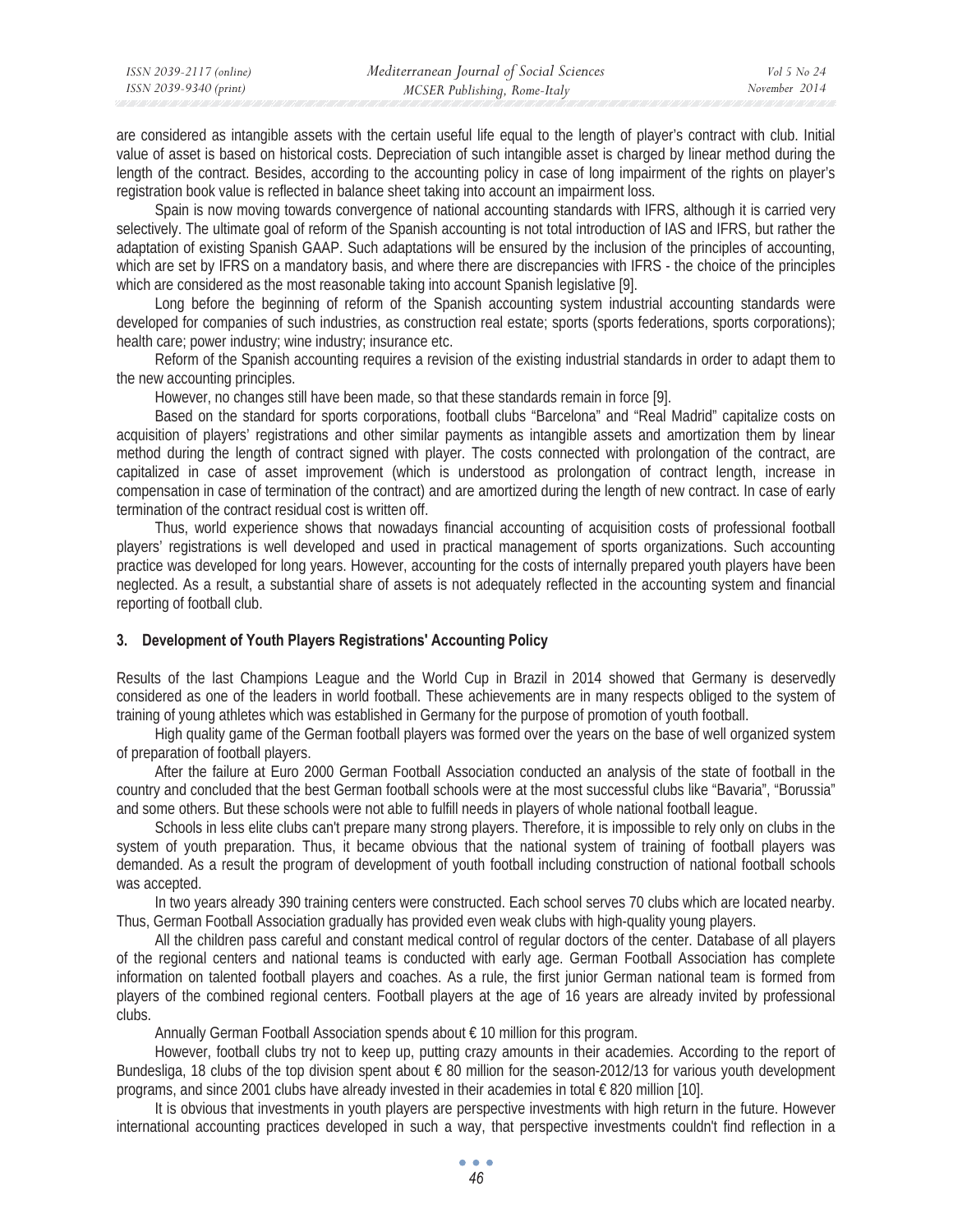financial system of accounting of the company.

According to requirements to the accounting of players registrations, set by UEFA Club Licensing and Financial Fair Play Regulations, despite the fact that football club can obtain some benefit from the use or transfer of players grown in club, in terms of financial accounting expenditures on development and education of home-grown youth players couldn't be reflected in the balance sheet, because only costs of purchased registrations of players are subject of capitalization [11].

Football clubs of Great Britain, Italy and Spain in the accounting policy directly specify impossibility of capitalization of costs associated with education of home-grown players. Such impossibility is proved by provisions of IAS 38 "Intangible Assets" which forbid capitalization for costs of internally generated intangible assets.

Brommer, 2011 [12] explains such accounting dualism pointing out that the value of purchased players registrations can be measured reliably by paid transfer fees for football player contracts, while internally generated youth players registrations fail to have accurate assessment.

Oprean and Oprisor, 2013 [13] agree that youth academy is a very important element for a football club as it assures an ongoing scouting process, it helps lowering medium squad age and it carries the continuity of this sport. The academy's existence is stated in the UEFA licensing regulations as mandatory criterion. Thus, the clubs must have a very well established scouting system, separate youth teams for different age categories, educational programs, qualified personnel, healthcare, management strategy and a development strategy approved by the Licensor.

At the same time Oprean and Oprisor, 2013 [13] highlight that players from the youth academy cannot be recognized as an asset category because they do not meet the criteria of IAS 38. Clubs are not able to provide control over asset due to impossibility to make professional contract with underage player. As a result there is no reliable base for accounting.

Nevertheless, contemporary researchers point out negative effect of accounting policy on ignoring costs of youth football players' registrations.

Lozano and Gallego, 2011 [15] note that football players' transfer rights are the main and core assets in football clubs, but they are partially recognized as assets in accounting. Internally generated players' exploitation rights are not reflected in the balance sheet. Only the acquired players' transfers fees are disclosed but at their historic acquisition cost [15]. Thus, ignoring costs of internally grown player leads to remarkable deviations of market value of club's equity from its book value.

Lozano and Gallego, 2011 [15] show illustration of remarkable cases in which deficit in accounting for youth players' registrations occurs. Most of worldwide famous football players Xavi Hernández, Iniesta, Casillas, Puyol, Piqué, Busquets, J. Navas, F. Llorente, acting in the Spanish national team, the 2010 World Cup Champions in South Africa, the 2012 European Cup Champions, or the multiple winner of the FIFA Golden Ball as the best player in the world Leonel Messi have no accounting value in the balance sheet of their clubs of origin due to their condition of being home-grown players and therefore no transfer fees having been paid when they became part of their clubs' professional squads [17].

This idea finds confirmation in research conducted by Amir and Livne, 2005 [17]. In example of 58 football clubs listed on the London Stock Exchange or the Alternative Investment Market (AIM) for which full financial statements over 1990–2003 were able to be obtained. Using market-based analysis they have found that market values are positively and significantly associated with investment in player contracts.

In our opinion, prohibition for capitalization of costs on home-grown players is fundamentally wrong. The highquality system of training of football players is guarantee of future success of football club. Players of youth teams are the foundation of squad. World experience shows that own youth academy is the most effective way to upgrade the basic structure of club, ensures stability of game and good sports results in the future.

Moreover, availability of youth academy in structure of football club is the mandatory criterion which is to be carried out; otherwise license of UEFA may be cancelled and football club won't be allowed to participate in national and international competitions. Hence, the presence of young players is a prerequisite for future economic benefits, because it gives the club the right to engage in sports activities.

### **4. Conclusion**

In other words, costs of training player in youth academy meet the criteria of an asset:

- Result from long-term preparation;
- Able to bring future economic benefits in the form of streams of income from sports activities;
- Controlled by clubs using employment contracts to ensure compliance with the principles of contractual stability, guaranteed by standards regulations of UEFA.